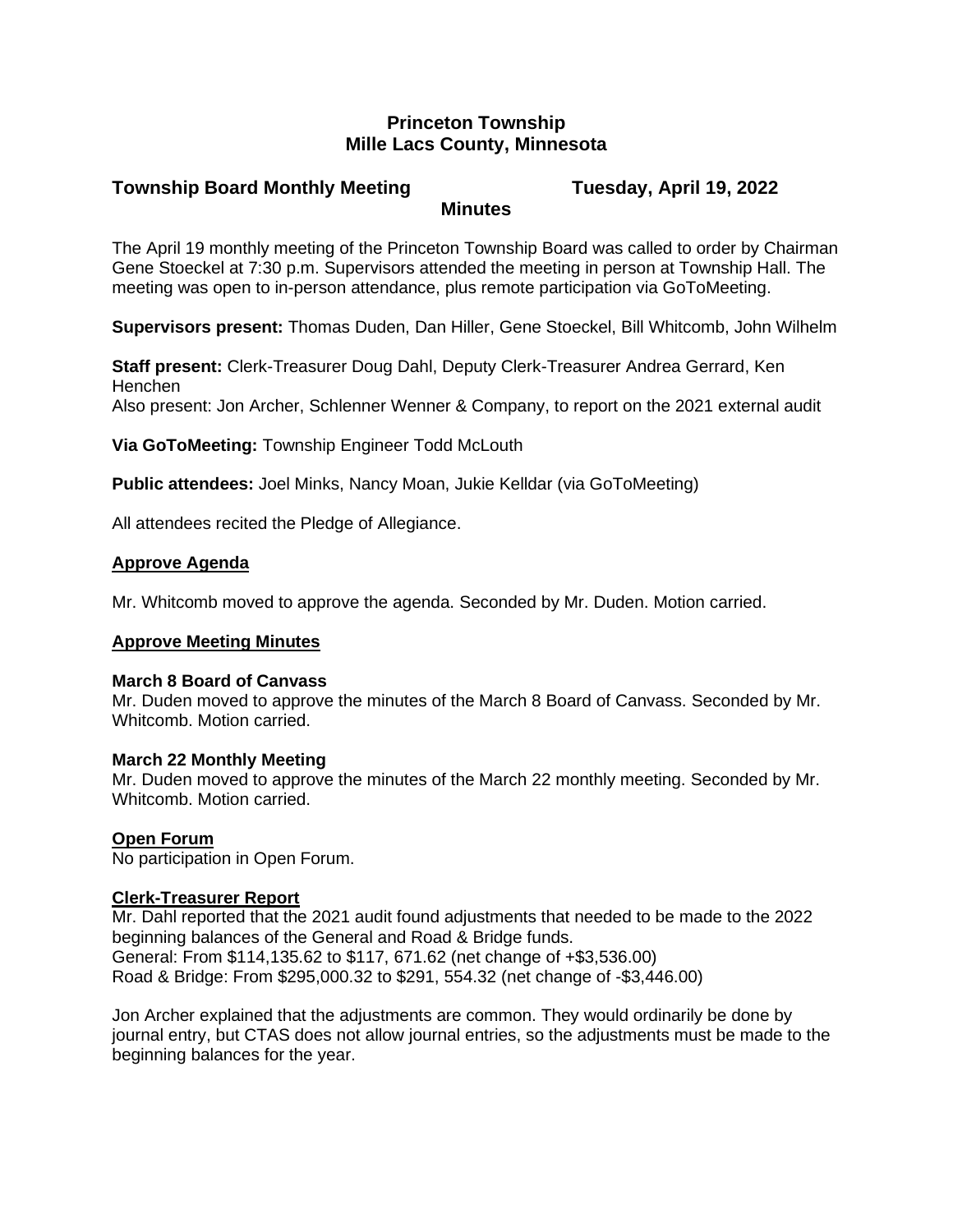Mr. Whitcomb moved to approve the beginning balances for the General Fund from \$114,135.62 to \$117,135.62, and to the Road & Bridge Fund from \$295,000.32 to \$291,554.32. Seconded by Mr. Duden. Motion carried.

### **Cash Control Statement:**

| General Fund beginning balance for March:                                                         | \$107,339.41                                             |
|---------------------------------------------------------------------------------------------------|----------------------------------------------------------|
| Receipts:                                                                                         | \$15,338.71                                              |
| Disbursements:                                                                                    | \$37,052.12                                              |
| Ending balance:                                                                                   | \$85,676.00                                              |
| Road & Bridge Fund beginning balance for March:<br>Receipts:<br>Disbursements:<br>Ending balance: | \$331,209.35<br>148.35<br>9,797.32<br>S.<br>\$321,560.38 |

Mr. Duden moved to approve the March cash control statement. Seconded by Mr. Hiller. Motion carried.

#### **Payroll:**

March payroll: Gross: \$7,199.50 Net: \$5,900.29

Mr. Hiller moved to approve the March payroll. Seconded by Mr. Duden. Motion carried.

#### **Claims for Approval:**

Claims list #1—for debit-card purchases March 22-31: \$177.85 Claims list #2—claims through April 19: \$19,429.07

Noteworthy:

- Two claims from Mille Lacs County:  $1<sup>st</sup>$  half property taxes (\$84.83); 2021 & 2022 election expenses (\$326.88)
- Schlenner Wenner final audit bill: \$1,600.00

Mr. Duden moved to approve the claims lists. Seconded by Mr. Hiller. Motion carried.

Mr. Dahl reported Cleanup Day receipts of \$1,710.00.

#### **2021 External Audit Report:**

Jon Archer, Schlenner Wenner & Company, presented the report for the 2021 external audit. He stated that the audit went well with no irregularities or other causes for concern.

#### **Old Business**

#### **Comprehensive Plan Amendment and Rezoning:**

At their March 22, 2022, meeting the Town Board waived first reading and scheduled second reading of Ordinance 2022-1 for the April 19, 2022, meeting to amend the Comprehensive Land Use Map and the Zoning Map for properties in Section 6 at 100<sup>th</sup> Avenue and 70<sup>th</sup> Street. The Ordinance provides for an amendment to the Comprehensive Land Use map and a rezoning so that all of Parcel's A, B and C are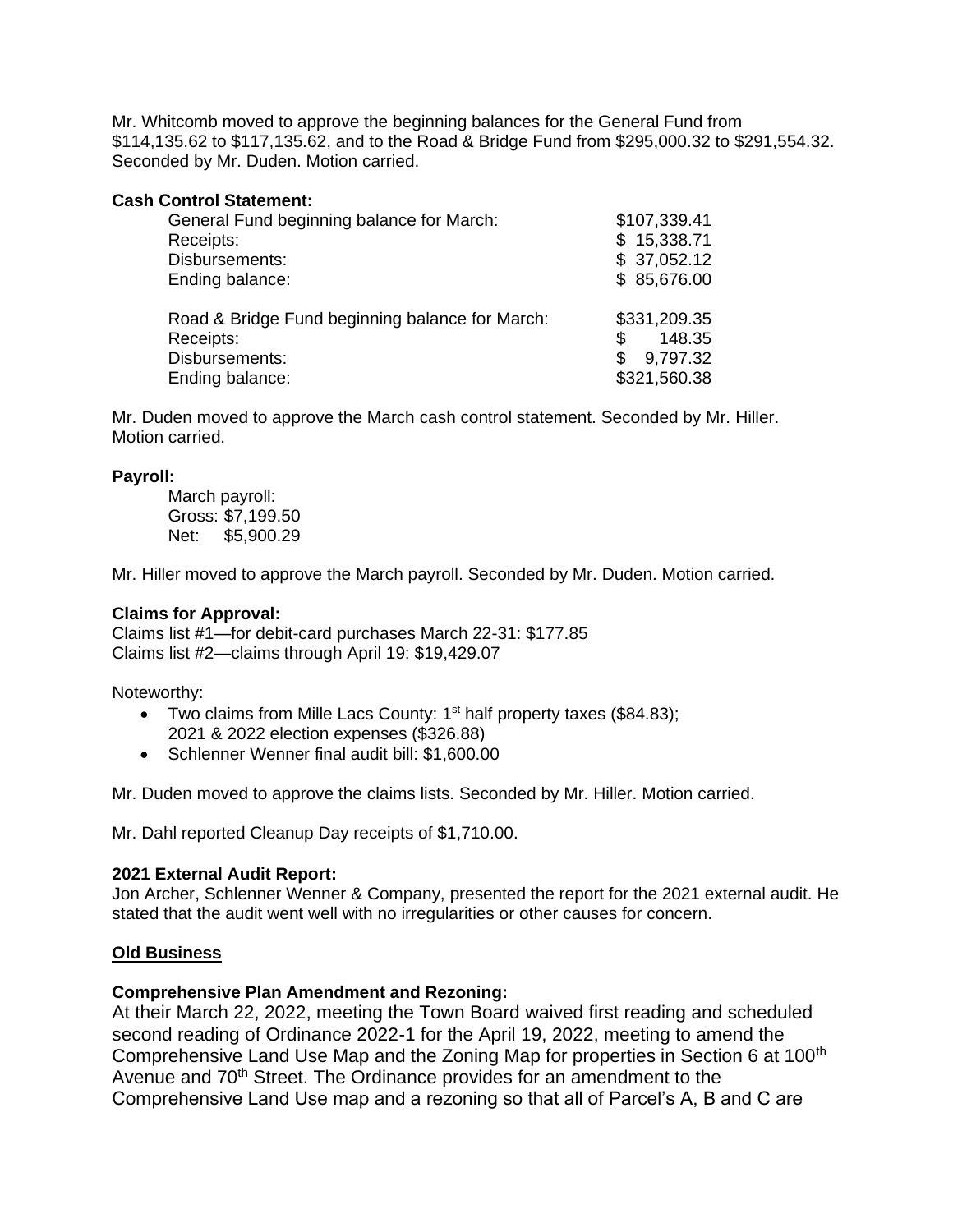land-use classified and zoned AC—Agriculture Conservation and all of Parcel D is land use classified and zoned C/I—Commercial Industrial.

Mr. Whitcomb moved to waive second reading and adopt Ordinance 2022-1. Seconded by Mr. Hiller. Mr. Stoeckel called the roll:

Mr. Duden—Aye; Mr. Hiller—Aye; Mr. Stoeckel—Aye; Mr. Whitcomb—Aye; Mr. Wilhelm—Aye. Motion carried unanimously.

Mr. Whitcomb moved to adopt Resolution 2022-6, Resolution Approving Summary Language for Publication of Ordinance 2022-1. Seconded by Mr. Hiller. Mr. Stoeckel called the roll: Mr. Duden—Aye; Mr. Hiller—Aye; Mr. Stoeckel—Aye; Mr. Whitcomb—Aye; Mr. Wilhelm—Aye. Motion carried unanimously.

## **New Business**

## **Approve liquor licenses for Township establishments:**

Mr. Hiller moved to approve liquor licenses for Long Siding Station, Moonshine Bar & Grill, Princeton Lanes, Old Log Liquor, and Shooters Sports Bar with normal fees. Seconded by Mr. Wilhelm. Motion carried.

## **Road Report**

## **Select 2022 crack-fill and chip-seal contractor:**

Township Engineer Todd McLouth reviewed the quotes for the 2022 crack-fill and chip-seal contract. Low quote was from Allied Blacktop Company for \$95,554.65.

Mr. Hiller moved to accept the quote from Allied Blacktop Company. Seconded by Mr. Duden. Motion carried.

At the March meeting members noted that the quote for work on  $50<sup>th</sup>$  Avenue had come in significantly under the budgeted allocation, leaving funds available for optional work on other roads. Accordingly, Mr. McLouth proposed an amendment to the contract with deletions and additions.

| Deleted: 50 <sup>th</sup> Avenue, section 25                | \$1,500.00  |
|-------------------------------------------------------------|-------------|
| Baptist Church Road, west section 20                        | \$1,000.00  |
| <b>Total deletions</b>                                      | \$2,500.00  |
| Additions:                                                  |             |
| 40 <sup>th</sup> Street West, fog seal, section 19          | \$7,744.00  |
| 40 <sup>th</sup> Street & 100 <sup>th</sup> Avenue, mastic  | \$19,875.00 |
| 40 <sup>th</sup> Street, east & west ends, S.P., section 20 | \$3,500.00  |
| 40 <sup>th</sup> Street, chip seal section 20               | \$1,965.00  |
| 50 <sup>th</sup> Avenue, chip seal section 24               | \$1,468.00  |
| Total                                                       | \$34,552.00 |

Mr. Hiller moved to approve Amendment 1 to the crack-fill and chip-seal contract with Allied Blacktop. Seconded by Mr. Duden. Motion carried.